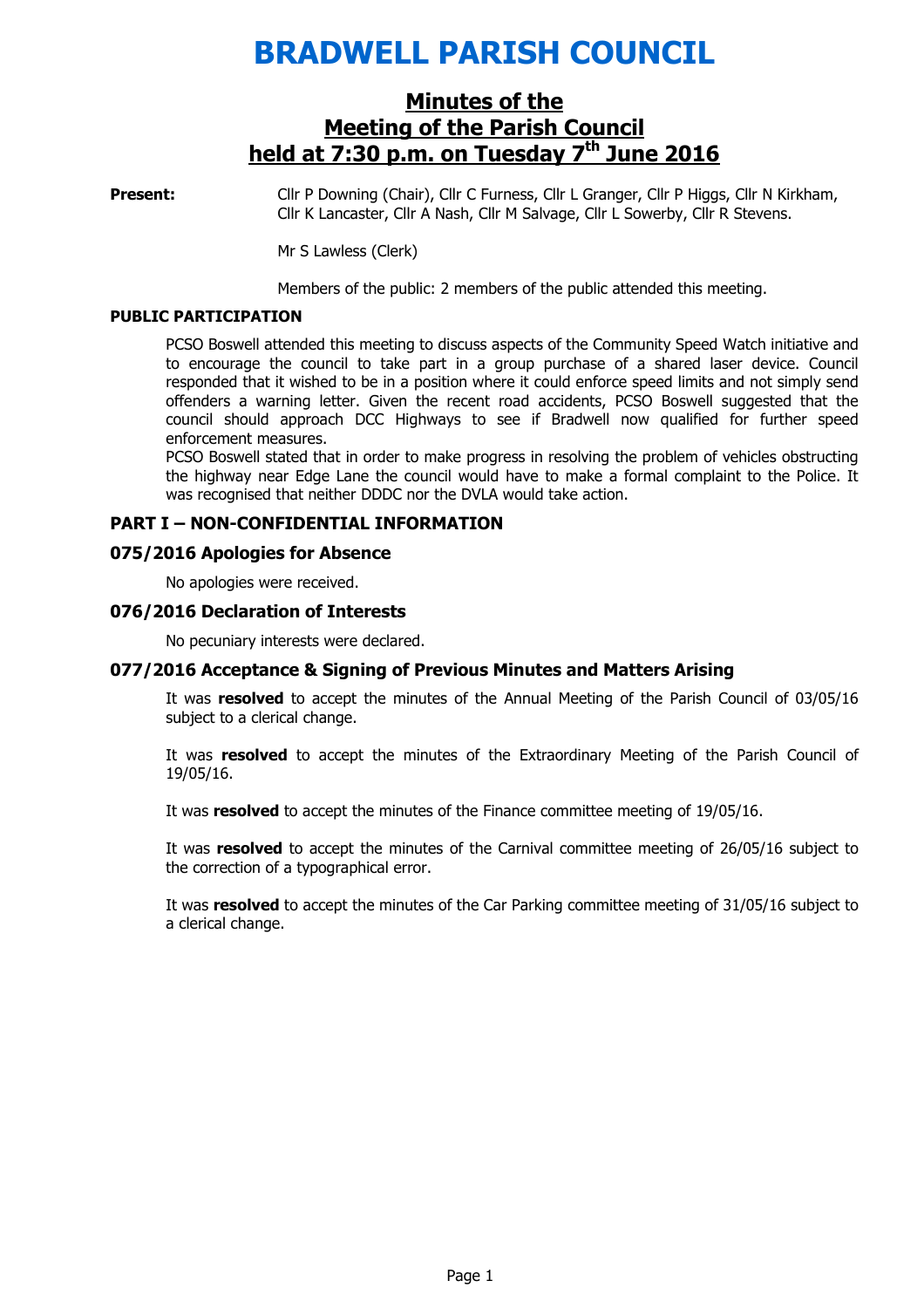## 078/2016 Finance

## Financial Authorisations

|    | <b>Payee</b>                      | <b>Purpose</b>                    | <b>Amount</b><br>(E) | <b>Cheque</b><br><b>Number</b> |
|----|-----------------------------------|-----------------------------------|----------------------|--------------------------------|
|    |                                   |                                   |                      |                                |
| 1  | Mr S Lawless                      | Clerk's salary, allowance &       | 694.72               | 100818                         |
|    |                                   | expenses (£73.42)                 |                      |                                |
| 2  | Mr G Storey                       | Caretaking Work - Inspections     | 81.00                | 100819                         |
| 3  | Mr J Frith                        | Caretaking Work - Mowing PG       | 40.00                | 100820                         |
| 4  | Mr S Hill                         | Caretaking - Bench Repairs        | 335.00               | 100821                         |
| 5  | Mr G E Davies                     | Caretaking - Grass Mowing         | 240.00               | 100822                         |
| 6  | Hodgson & Co                      | Preparation of accounts & Annual  | 720.00               | 100823                         |
|    |                                   | Return                            |                      |                                |
| 7  | Knowles Warwick                   | <b>Internal Audit of Accounts</b> | 240.00               | 100824                         |
| 8  | <b>Bradwell War Memorial Hall</b> | Hire charges $-01/04$ & 26/04     | 105.00               | 100825                         |
| 9  | Mr S Lawless                      | Purchase of new marquee           | 804.00               | 100826                         |
| 10 | <b>Bradwell Packaging</b>         | Storage Charges $-30/5 - 26/6$    | 48.00                | 100827                         |
|    | Services Ltd                      |                                   |                      |                                |
| 11 | <b>Bradwell CLT</b>               | S137 grant previous agreed        | 500.00               | 100828                         |
| 12 | High Peak Heating Supplies        | <b>Caretaking Materials</b>       | 51.82                | 100829                         |
|    |                                   |                                   |                      |                                |
|    | <b>TOTAL</b>                      |                                   | £3,859.54            |                                |

It was resolved to authorise the above twelve transactions above together with the following five supplementary transactions.

|    | Payee                        | <b>Description</b>              | <b>Amount</b> | <b>Cheque</b> |
|----|------------------------------|---------------------------------|---------------|---------------|
|    |                              |                                 |               |               |
| 13 | Sutcliffe Play Ltd           | Caretaking - Spares for Swings  | 126.07        | 100830        |
| 14 | Play Inspection Co Ltd       | RoSPA Inspections - TBPF & BPPF | 150.00        | 100831        |
| 15 | <b>Bradwell War Memorial</b> | Small Room Letting Charge -     | 19.00         | 100832        |
|    | Hall                         | 26/05/16                        |               |               |
| 16 | Mr A Samwell                 | Cleaning Bus Shelter Glass      | 10.00         | 100833        |
| 17 | Mr P Downing                 | Chair's Allowance - Gift<br>to  | 30.00         | 100834        |
|    |                              | Resident                        |               |               |
|    |                              |                                 |               |               |
|    | <b>TOTAL</b>                 |                                 | £335.07       |               |

#### Other Financial Matters

The Clerk gave his financial report including the latest financial position following payment of the above transactions and receipts received.

Cllr Nash gave his report from the Finance committee following its recent meeting. His report included:-

• The committee has reviewed the 2015/16 accounts and found them to be satisfactory. These accounts show a significant saving against the budget of £17k and the committee recommended that these accounts be accepted by council.

It was resolved to accept these accounts which were then signed by the Chair.

- The committee recommended that the following transfers be made to the start of 2016/17 financial year accounts:- £2,630 from General Fund to the S137 fund to start at £4,000. (This allows for the delayed payment of £500 to the CLT). £1,273 from Neighbourhood Plan (NP) fund to General Fund and to close the NP fund. £1,273 from the General Fund to the Car Parking Fund. £1,484 from General Fund to Carnival Fund to start at £3,075. £20,977 from General Fund to Sinking Fund to reduce the General Fund to the £30,000 level proposed by the 5-year plan. It was **resolved** to accept these start of year transfers between council funds.
- The committee recommended that Sections 1 & 2 of the Annual Return be signed and the document, together with supporting documentation, be sent to Grant Thornton, the External Auditor. It was **resolved** to accept Sections 1 & 2 of the Annual Return. These Sections were then signed by the Chair & the Clerk as appropriate.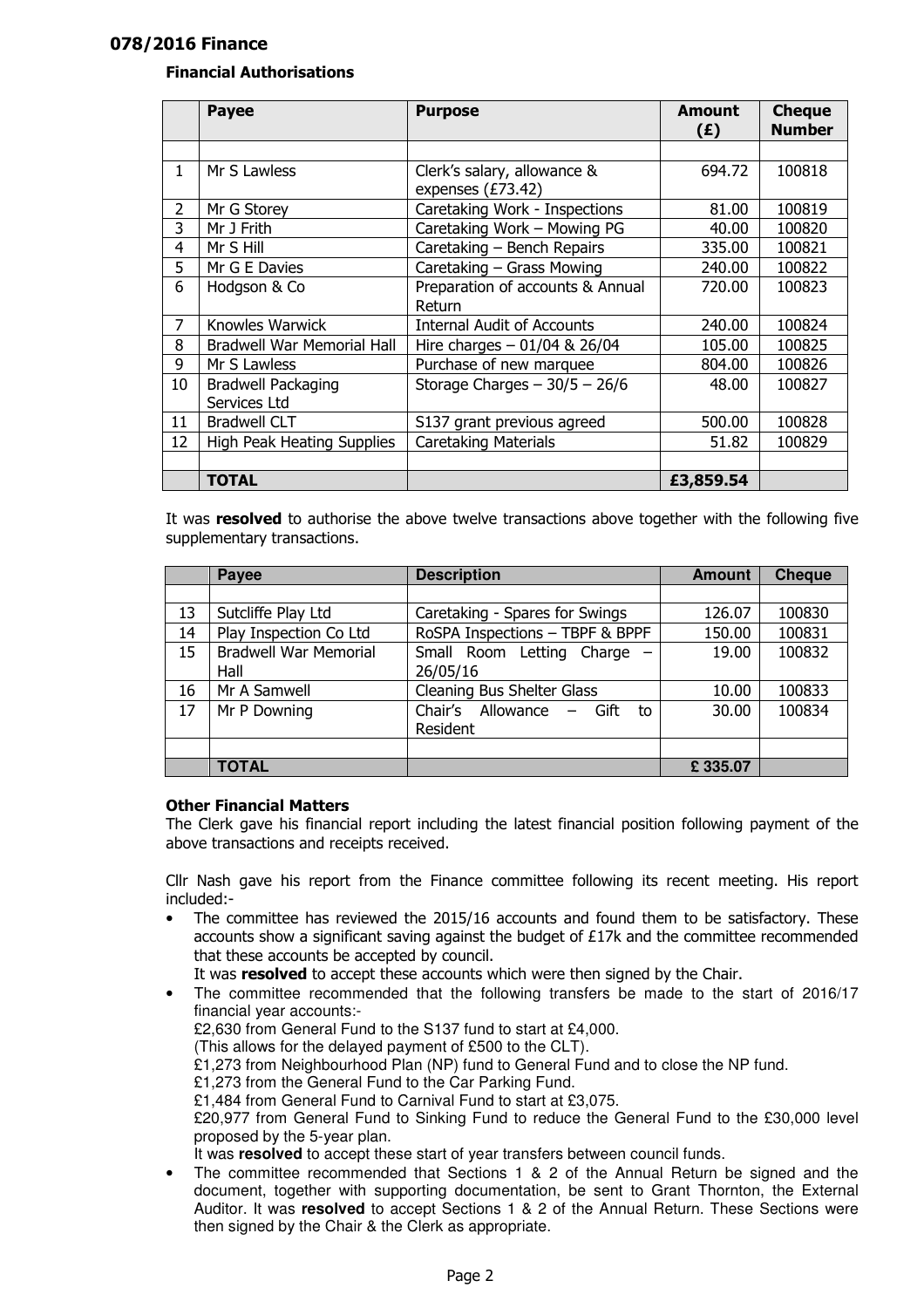#### 079/2016 Parish Council processes

It was decided not to review the council's Standing Orders, Financial Regulations and Finance committee Terms of Reference until the Clerk has investigated the implications of using the Contract Finders website.

The council's policies were reviewed. It was resolved to amend policy number 5 to more fully explain the role of ex-officio members of committees.

The council's Complaints Procedure was reviewed. It was decided that volunteers to council activities should be considered to be council employees and that the Complaints procedure should be operated as at present. The Clerk was asked to contact DALC to see if a template was available for complaints made about volunteers.

## 080/2016 Village Issues / Initiatives

Cllr Granger gave her report from the inaugural meeting of the Car Parking committee. Her report included the following:-

- Cllr Higgs was elected as vice-Chair.
- Changes to the Terms of Reference were agreed and these changes were proposed to council.
- The work of the committee to address car parking matters was planned. The village was divided into five areas and a committee member was assigned to survey each of the areas.
- The Soft Water Lane project was discussed.

The contract for the development works was discussed in detail. Cllr Granger felt that the reference to the possible concrete pad should be retained in the contract. As all required documents were not available during discussions, it was decided that the Clerk should convene an Extraordinary PC meeting as soon as convenient when all the appropriate documents would be available.

Plans for the provision of Youth Activities were considered. It was decided that members of the present Youth Club committee will meet to propose ideas for the provision of youth activities solely for Bradwell youth and for an appropriate training programme to be given to all committee members and volunteers.

Cllr Stevens gave her report from the Carnival committee following its recent meeting. Her report included:-

- A new  $4m * 12m$  marquee is now available.
- Applications to DCC have been made for three road closures.
- Judges have been appointed for the Queens.
- Cllr Downing is to arrange for the Morris Dancers.
- Cllr Nash is to arrange for a bar to be manned by the CLT.
- The Clerk is to purchase some additional bunting.

The need to remove rubbish & weed from the Brook was considered. It was **resolved** that the council would underwrite the cost, up to £750, from the General Fund. It was also decided that an article will be included in Bradwell News informing residents of this matter and that the Clerk will write to DCC Cllr Twigg & DDDC Cllr Furness to apply for grants towards this cost.

Progress in the acquisition and installation of a defibrillator in the village was considered. It was noted that the defibrillator has been installed in the BT kiosk on Brookside by Cllr Salvage. We now await instructions on inserting a code in the cabinet before registering the device with the Ambulance Service.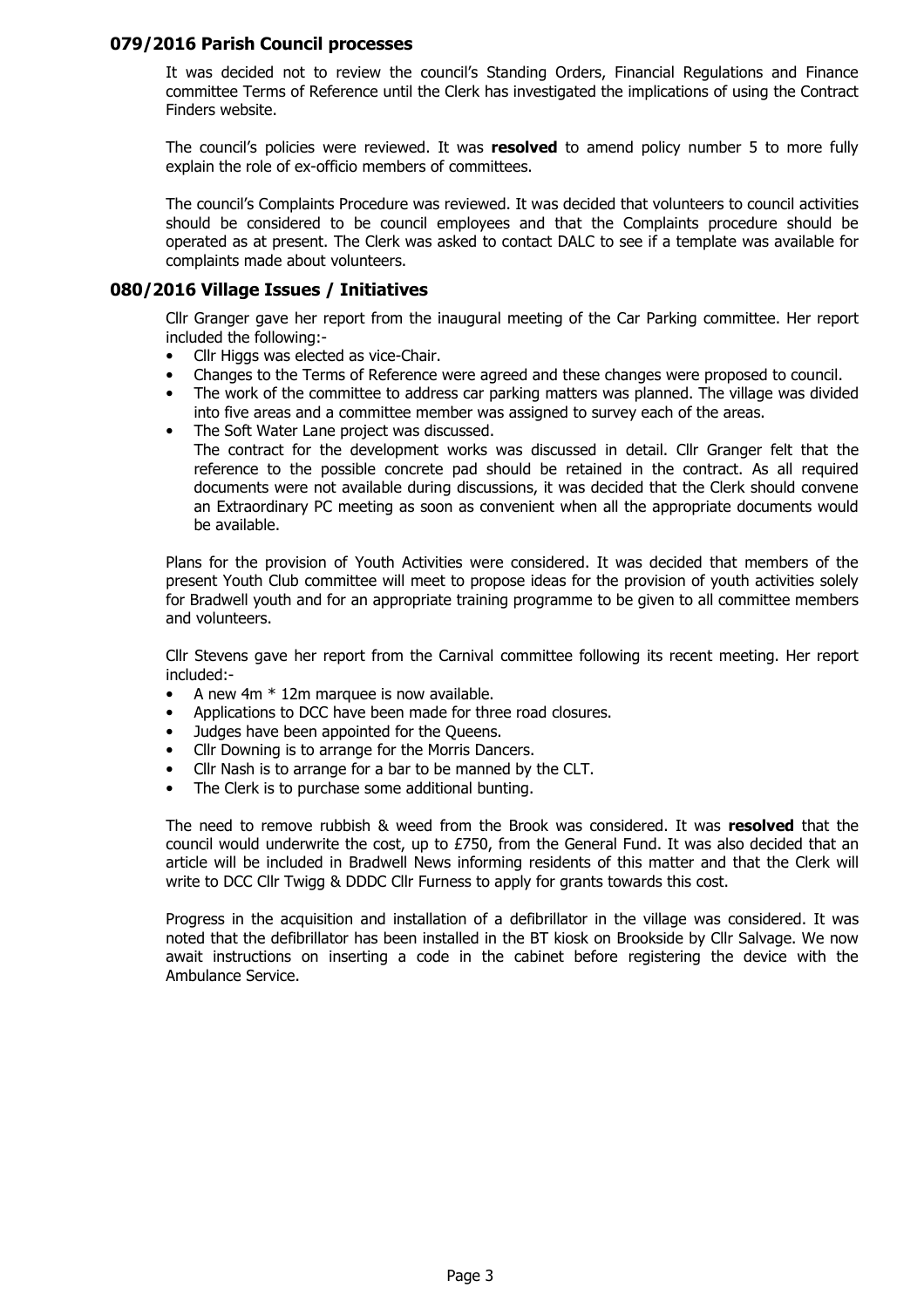## 081/2016 Playing Fields, Open Spaces & Village Caretaking

Cllr Lancaster gave her initial report from the Playing Fields & Open Spaces committee. Her report included:-

- The RoSPA inspection reports of the playing fields have now been received. These reports included some negative aspects, especially about the BPPF wooden play equipment.
- It was noted that the RoSPA inspector recommended that the BPPF Tyre Traverse should be closed until the main structure is repaired.
- The PFOS committee is due to meet soon to consider the condition of the playing fields and the RoSPA reports.
- It was resolved to remove the vandalised Perspex wall in the BPPF Youth Shelter if the cost of doing so is less than £200.

Progress in dealing with the council quarry in Bradwell Dale was considered. It was noted that the land owner of the adjacent land has not yet been able to retrieve his deeds from the Land Registry. It was resolved that the sale of the Quarry should proceed, using the wording used recently by PDNPA in selling plots of woodland.

It was also decided that efforts be made to obtain copies of the Bradwell Inclosure Act and associated map to further inform the sale documentation.

Cllr Lancaster reported on progress in the provision of allotments in the village. She reported that she would be in a better position to report at next month's PC meeting.

Following the 'spring clean' of the council store facilities at TBPF it was decided to install some new racking on the left hand wall similar to that on the right hand wall. It was resolved to spend up to £500 on the purchase of this new racking.

The Clerk gave an update on recent caretaking activities. He reported that:-

- All mowing activities were proceeding as usual.
- Considerable work has been done in refurbishing and treating council benches.
- Routine litter picking and inspection of play equipment is proceeding as usual.
- No progress has been made in the repair of the stone walling at BPPF.

#### 082/2016 DCC Highways and Rights of Way

Progress in the initiative to install a 'Welcome to Bradwell' sign and up to 15 new concrete planters in the verges was considered. Cllrs Lancaster & Sowerby are to discuss the planters with Hope Construction Materials.

The Clerk gave a progress report on the DCC work to install road signs to alleviate HGV traffic problems in the village. He reported that two signs have now been installed and that DCC has issued orders to install the remainder. It is now expected to take three months for these to be installed.

Cllr Furness gave a progress report on the DCC work to resolve issues on the Bradwell Edge footpath / bridleway. He reported that he took part in a site visit with other interested parties and agreed changes to the modification order. Once the modification order has been legally authorised, PDNPA will start repairing and improving the newly created footpath, which could include improvements to the top end of Edge Lane. The section which was the site of the recent accident will be closed off and the path will be re-routed closer to the hedge & steps will be introduced at some of the steeper sections.

The communication from the Peak District Green Lanes Alliance regarding the application to designate a lane in Pindale as a B.O.A.T. was considered. It was decided not to take any action.

The consultation request (deadline of 24/07/16) by DCC via DDCVS on its proposal to cut funding to the voluntary / community sector was considered. It was decided that the Clerk should circulate this letter to all members for their individual responses.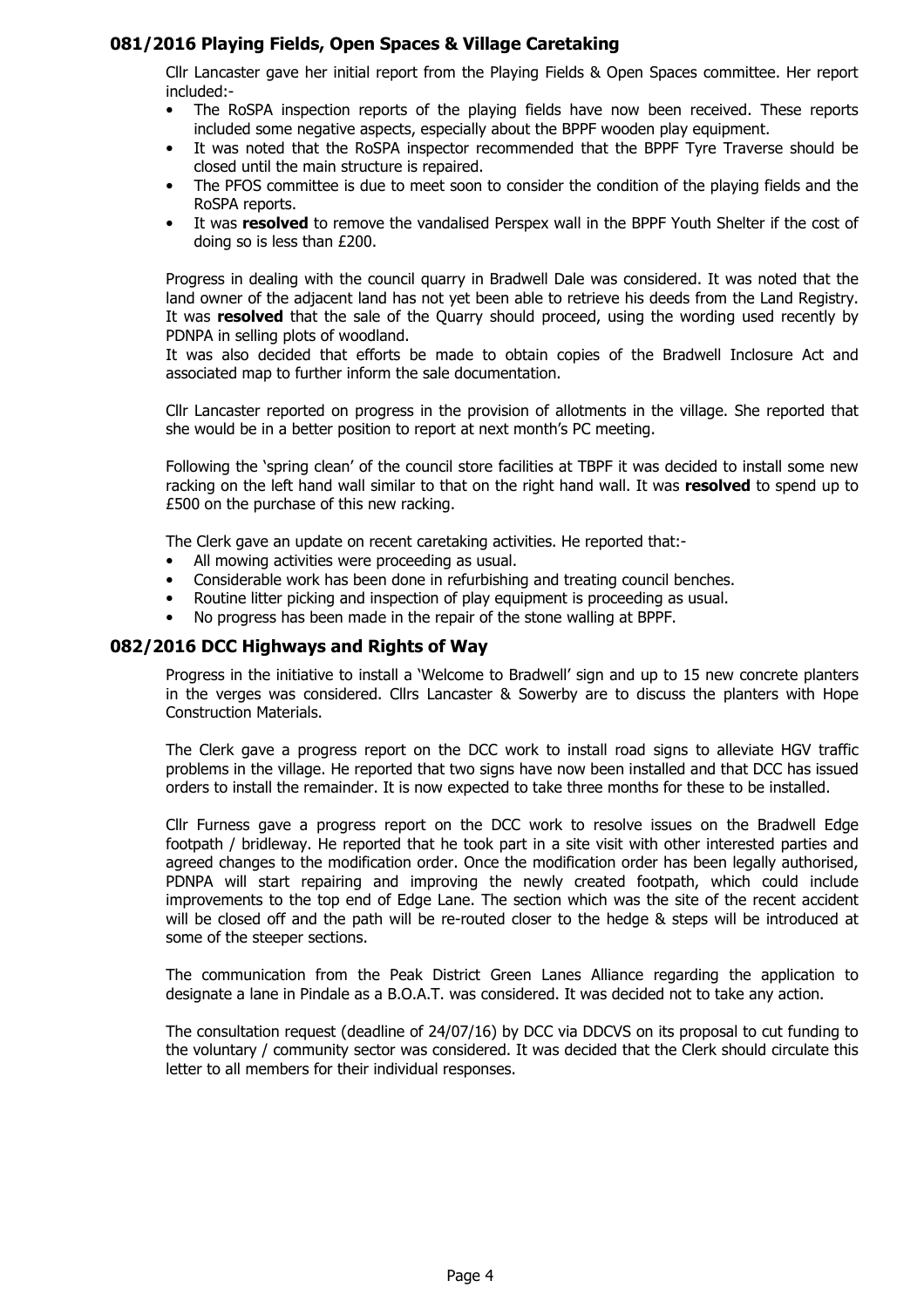## 083/2016 PDNPA & Planning Applications

| Type    | Date of<br>Application<br><b>Notice</b> | Reference        | Property                                                  | Summary                                                                                                                                                          |
|---------|-----------------------------------------|------------------|-----------------------------------------------------------|------------------------------------------------------------------------------------------------------------------------------------------------------------------|
| Granted | 16/02/16                                | NP DDD 0216 0131 | Ferndown,<br>Smalldale,<br><b>Bradwell</b>                | Alterations and extension<br>building.<br>existing<br>to<br>Council supported this<br>application (9/0).                                                         |
| Refused | 17/02/16                                | NP DDD 0216 0112 | Lyndale<br>House,<br>Church<br>Street,<br><b>Bradwell</b> | Section 73<br>application<br>removal of condition to<br>the<br>allow<br>use as<br>a -<br>dwelling.<br>Council<br>objected<br>this<br>to<br>application $(0/4)$ . |
| Granted | 27/01/16                                | NP DDD 0116 0060 | Newburgh House,<br>Netherside,<br><b>Bradwell</b>         | Renovate house<br>& rear<br>garden.<br>Council<br>this<br>supported<br>application (8/2).                                                                        |

The above planning applications were noted.

The amended planning application (NP DDD 0815 0779) for the Newburgh site involving the demolition of existing industrial buildings, the development of 55 dwellings (C3), and the erection of a 929 m2 industrial unit was considered. It was resolved that Cllrs Granger, Higgs and Nash should speak at the PDNPA Planning committee meeting of  $17<sup>th</sup>$  June 2016. Once they have had chance to consider the officer's report, they are to draft their speeches for the planning committee and circulate these to councillors for comment.

The potential planning issues observed around the parish were considered. These, together with the cases where PDNPA apply inappropriate conditions when granting planning consent, will be raised with PDNPA Planning Director at a later date, once the Newburgh matter has been settled.

## 084/2016 Other Partner Authorities / Agencies

Progress with the invitation from the Derbyshire Constabulary to contribute towards the cost of a non-evidential laser to assist with the Community Speed Watch scheme had been considered earlier under Public Participation.

## 085/2016 Reports from Council Representatives on Outside Bodies / Attendance at External Meetings / Relationship with Local Authorities & Other Bodies

| <b>Date</b> | Event                                                                             | <b>Council</b><br><b>Representative(s)</b> |  |
|-------------|-----------------------------------------------------------------------------------|--------------------------------------------|--|
|             |                                                                                   |                                            |  |
| 12/05/16    | Police - Fraud & Cyber security event<br>RBS, Main Road, Hathersage 14:00 - 16:00 |                                            |  |
| 25/05/16    | PDNPA Monitoring & Enforcement course<br>Aldern House, Bakewell 17:30 - 19:30     | Cllrs<br>Downing<br>&<br>Granger           |  |
|             |                                                                                   |                                            |  |

#### Recent Meetings: